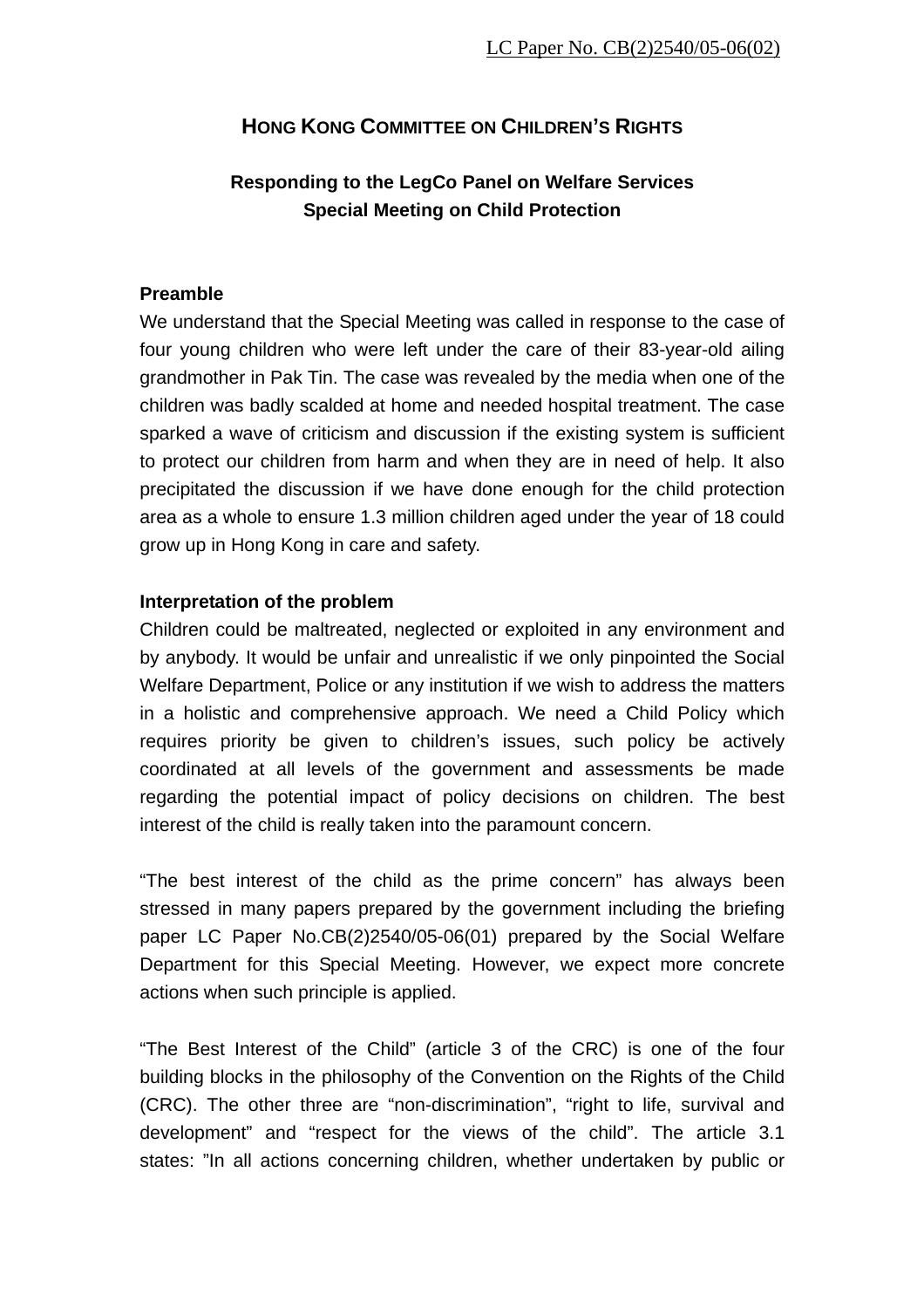private social welfare institutions, courts of law, administrative authorities or legislative bodies, the best interests of the child shall be a primary consideration." By evaluating if the article has been successfully implemented by the States Parties, the United Nations Committee on the Rights of the Child is expecting to see more, that includes budgetary allocations for children; planning and development of policies for children; as well as if children's rights could get on to decision-makers' agendas, and has served as a basis for evaluating laws, policies, practices and budget decisions.<sup>1</sup>

In the Concluding Observations: China (including Hong Kong and Macau, SAR) CRC/C/15/Add.271, released on 30 September 2005, the UN Committee is concerned about the limited information provided by the HKSAR on how the principle of the best interests of the child is taken as a primary consideration in all actions concerning children. The UN Committee also urges the HKSAR to include in its next report more detailed information on the implementation of the article.

### **We need a Child Policy, Child Ordinance and an effective Children's Commission**

Despite the government's insistence on the contrary, Hong Kong is in urgent need of a Child Policy to give direction to the entire community, GOs and NGOs, professionals and the lay public, in matters related to children where the best interest of the child is of paramount concern. The lack of such a policy is creating confusion and difficulties in the interpretation and thus the implementation of the notion of the best interests of the child.

A comprehensive, up-dated Child Ordinance with uniformity in the definition of the child and consistent and coherent provisions which can adequately protect children is required. The implementation and monitoring of the fulfillment of the Child Policy should be overseen by an independent Child Commission setting up according to the Paris Principles, with the appropriate resources and power to carry out its function. Children needs a strong, influential and independent voice to represent their interests, to promote and protect their rights, and to challenge government and all those responsible for them when their rights are infringed.

 $\overline{a}$ 1 A Sourcebook for Reporting under the Convention on the Rights of the Child, UNICEF, EAPRO and Child Rights ASIANET, 1997.